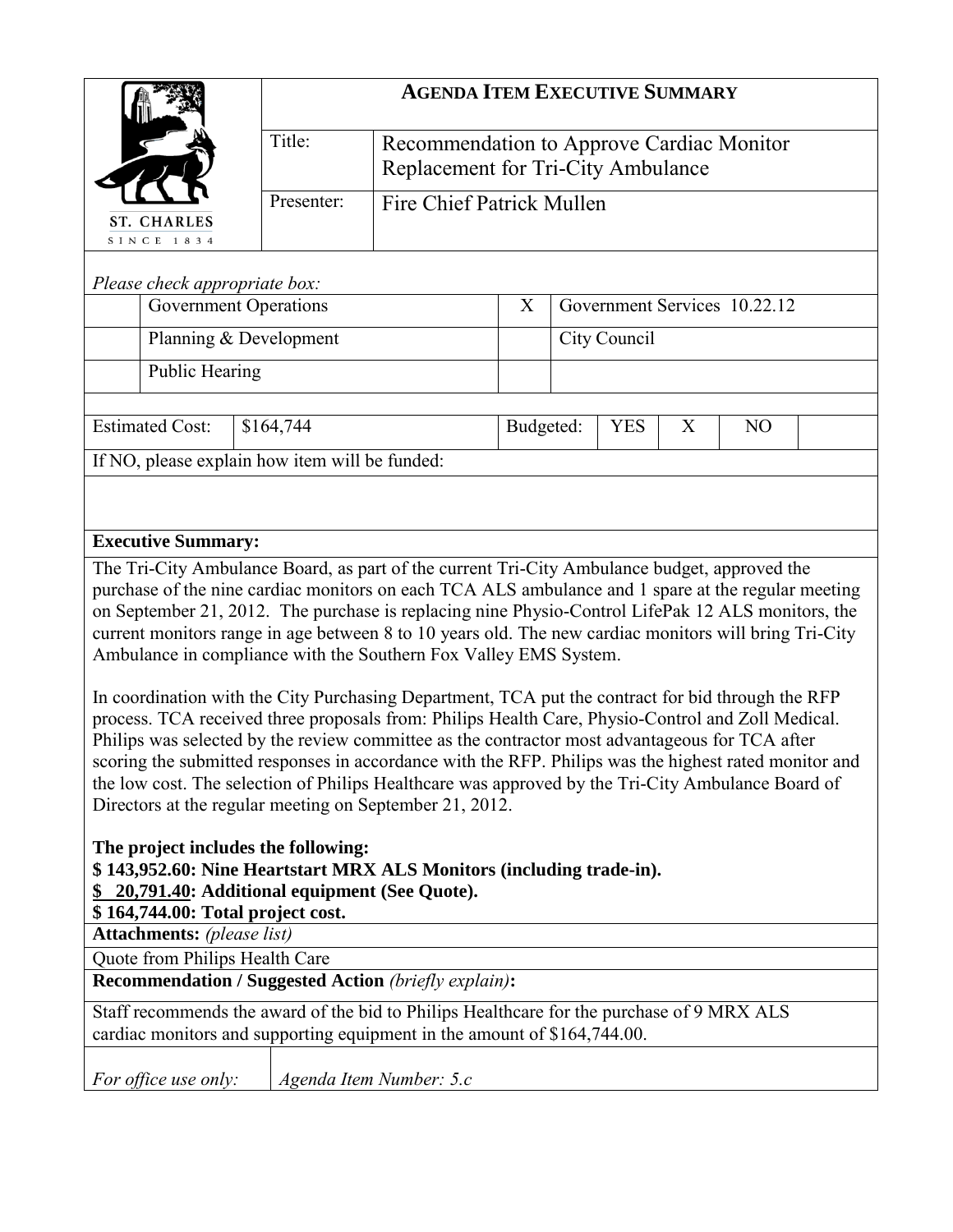| <b>SPECIAL COMMENTS</b><br>10 M3536A<br>861289                                                                                                                 | <b>HeartStart MRx ALS monitor</b> | 3                                                                                           | <b>PCE</b>                       | 10,286.00                         | 30,858.00                         |  |
|----------------------------------------------------------------------------------------------------------------------------------------------------------------|-----------------------------------|---------------------------------------------------------------------------------------------|----------------------------------|-----------------------------------|-----------------------------------|--|
| <b>ITEM PRODUCT</b>                                                                                                                                            | <b>DESCRIPTION</b>                | <b>QUANTITY</b>                                                                             | <b>UNIT OF</b><br><b>MEASURE</b> | (USD)                             | UNIT AMOUNT TOTAL AMOUNT<br>(USD) |  |
| <b>QUOTE CONTACT</b><br><b>Brent Madigan</b>                                                                                                                   |                                   |                                                                                             |                                  |                                   |                                   |  |
| Fax:                                                                                                                                                           |                                   |                                                                                             |                                  |                                   |                                   |  |
|                                                                                                                                                                |                                   |                                                                                             |                                  |                                   |                                   |  |
| <b>SALES REPRESENTATIVE</b><br>Dan Carlascio                                                                                                                   | Ph: 630-740-8981                  | <b>Federal EIN: 13-3429115</b>                                                              |                                  |                                   |                                   |  |
|                                                                                                                                                                |                                   | Customer Number: 94312664                                                                   |                                  |                                   |                                   |  |
| 800-934-7372                                                                                                                                                   |                                   | City of St Charles IL<br>Tri Cities Ambulance<br>2 E Main St<br>SAINT CHARLES IL 60174-1926 |                                  |                                   |                                   |  |
| Philips Healthcare<br>Order Processing, MS0400<br>Andover, MA 01810-1099                                                                                       |                                   | <b>CUSTOMER:</b><br>Attention:<br>John Schultz, EMS Chief                                   |                                  |                                   |                                   |  |
| or<br>Mail PO to:                                                                                                                                              |                                   | Subject to Credit Approval<br><b>FORMAL QUOTE</b>                                           |                                  |                                   |                                   |  |
| <b>Philips Healthcare</b><br>3000 Minuteman Road, MS0400<br>Andover, MA 01810-1099<br>Email PO to: bc_800fax2nd@philips.com<br>or<br>Fax PO to: 1-800-947-3299 |                                   |                                                                                             |                                  |                                   |                                   |  |
|                                                                                                                                                                |                                   | <b>PAYMENT TERMS</b><br>Net 30 Days                                                         |                                  |                                   |                                   |  |
|                                                                                                                                                                |                                   | 10/13/2012                                                                                  |                                  | FOB DESTINATION                   |                                   |  |
|                                                                                                                                                                |                                   | <b>EXPIRATION DATE</b>                                                                      |                                  | <b>INCOTERMS</b>                  |                                   |  |
|                                                                                                                                                                |                                   | 10/08/2012                                                                                  | 19:40:23                         |                                   |                                   |  |
| <b>SPHILIPS</b>                                                                                                                                                |                                   | <b>LAST UPDATED</b>                                                                         | <b>TIME</b>                      |                                   |                                   |  |
|                                                                                                                                                                |                                   |                                                                                             |                                  |                                   |                                   |  |
|                                                                                                                                                                |                                   | <b>QUOTE DATE</b><br>10/08/2012                                                             |                                  | <b>QUOTE NUMBER</b><br>2300293461 | <b>PAGE</b><br>1/8                |  |

|    | <b>SPECIAL COMMENTS</b> |                                    |   |            |             |              |
|----|-------------------------|------------------------------------|---|------------|-------------|--------------|
| 10 | M3536A<br>861289        | HeartStart MRx ALS monitor         | 3 | <b>PCE</b> | 10,286.00   | 30,858.00    |
|    |                         | A23 SpO2, NIBP, CO2 (Grey)         | 3 |            | 9,528.00    | 28,584.00    |
|    |                         | <b>B01 Noninvasive Pacing</b>      | 3 |            | 2,350.00    | 7,050.00     |
|    |                         | B02 12 Lead ECG acquisition        | 3 |            | 4,000.00    | 12,000.00    |
|    |                         | B06 12-LD Trans. Bluetooth         | 3 |            | 2,060.00    | 6,180.00     |
|    |                         | C03 Data Card                      | 3 |            | 92.00       | 276.00       |
|    |                         | C05 Lithium Ion Battery            | 3 |            | 400.00      | 1,200.00     |
|    |                         | C06 AC Power Module                | 3 |            | 412.00      | 1,236.00     |
|    |                         | C21 Black soft carry case-pads     | 3 |            | .00         | .00          |
|    |                         | <b>LP1-User Instructions Guide</b> | 3 |            | .00         | .00.         |
|    |                         | M3508A Standard Pad Cable          | 3 |            | .00         | .00          |
|    |                         | W22 2-yr Bench Repair Warranty     | 3 |            | .00.        | .00.         |
|    |                         | Promotion discount                 |   |            | $-4,500.00$ | $-13,500.00$ |
|    |                         | <b>Special Discount</b>            |   |            | $-32.50%$   | $-28,399.80$ |
|    |                         | Net price                          |   |            |             | 45,484.20    |
| 15 | M3536A<br>861289        | <b>HeartStart MRx ALS monitor</b>  | 6 | <b>PCE</b> | 10,286.00   | 61,716.00    |
|    |                         | A23 SpO2, NIBP, CO2 (Grey)         | 6 |            | 9,528.00    | 57,168.00    |
|    |                         |                                    |   |            |             |              |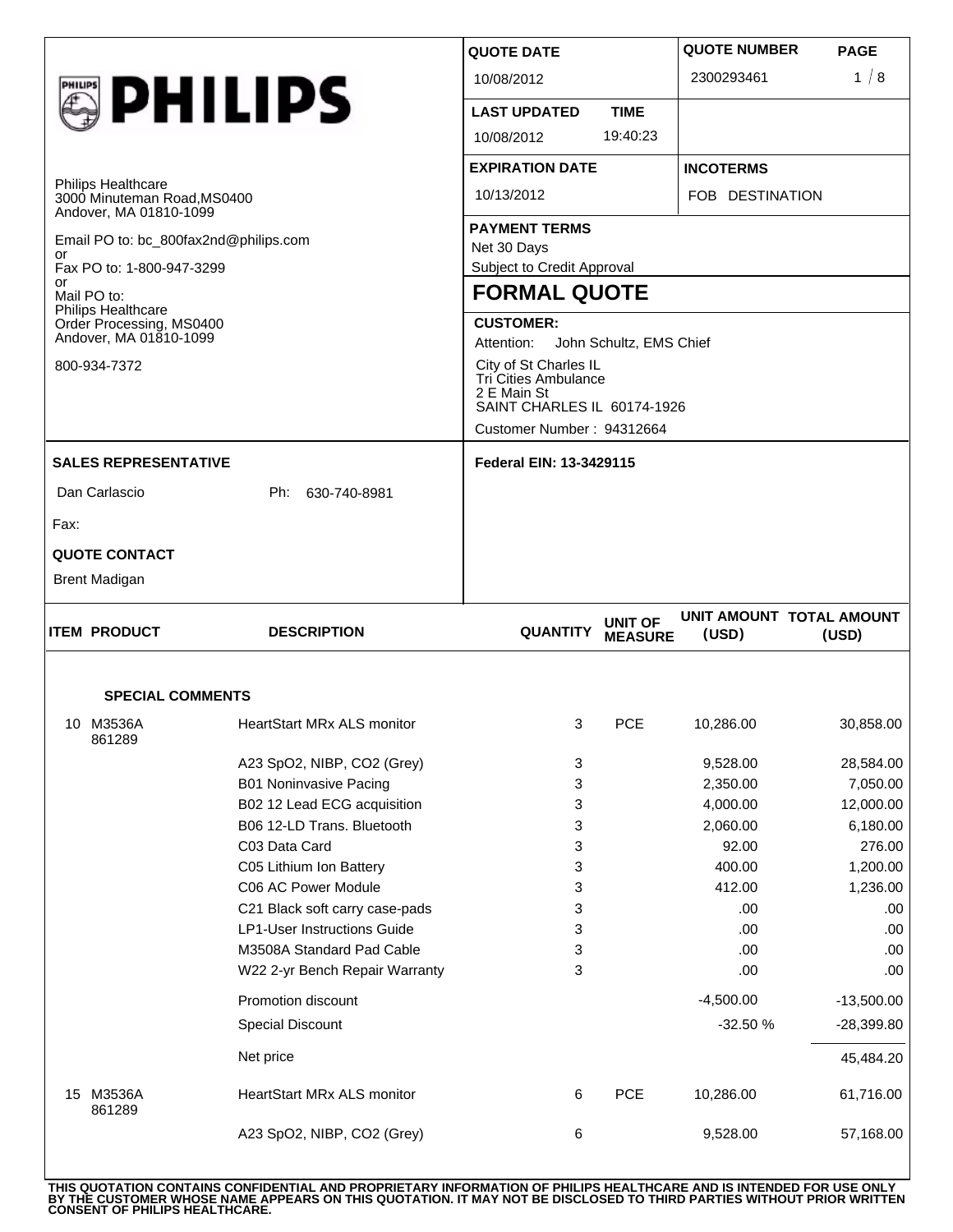| <b>HILIPS</b> | D<br>ш<br>۱۱ | AILI |  |
|---------------|--------------|------|--|
|---------------|--------------|------|--|

Philips Healthcare 3000 Minuteman Road,MS0400 Andover, MA 01810-1099

| <b>QUOTE DATE</b>      |             | <b>QUOTE NUMBER</b>    | <b>PAGE</b> |
|------------------------|-------------|------------------------|-------------|
| 10/08/2012             |             | 2300293461             | 2/8         |
| <b>LAST UPDATED</b>    | <b>TIME</b> |                        |             |
| 10/08/2012             | 19:40:23    |                        |             |
| <b>EXPIRATION DATE</b> |             | <b>INCOTERMS</b>       |             |
| 10/13/2012             |             | <b>FOB DESTINATION</b> |             |
|                        |             |                        |             |

## **FORMAL QUOTE**

| <b>ITEM PRODUCT</b>             | <b>DESCRIPTION</b>                        | <b>QUANTITY</b> | <b>UNIT OF</b><br><b>MEASURE</b> | (USD)       | UNIT AMOUNT TOTAL AMOUNT<br>(USD) |
|---------------------------------|-------------------------------------------|-----------------|----------------------------------|-------------|-----------------------------------|
|                                 | <b>B01 Noninvasive Pacing</b>             | 6               |                                  | 2,350.00    | 14,100.00                         |
|                                 | B02 12 Lead ECG acquisition               | 6               |                                  | 4,000.00    | 24,000.00                         |
|                                 | B06 12-LD Trans. Bluetooth                | 6               |                                  | 2,060.00    | 12,360.00                         |
|                                 | C03 Data Card                             | 6               |                                  | 92.00       | 552.00                            |
|                                 | C05 Lithium Ion Battery                   | 6               |                                  | 400.00      | 2,400.00                          |
|                                 | C06 AC Power Module                       | 6               |                                  | 412.00      | 2,472.00                          |
|                                 | C21 Black soft carry case-pads            | 6               |                                  | .00         | .00.                              |
|                                 | <b>LP1-User Instructions Guide</b>        | 6               |                                  | .00.        | .00                               |
|                                 | M3508A Standard Pad Cable                 | 6               |                                  | .00         | .00.                              |
|                                 | W22 2-yr Bench Repair Warranty            | 6               |                                  | .00         | .00.                              |
|                                 | Promotion discount                        |                 |                                  | $-3,250.00$ | $-19,500.00$                      |
|                                 | <b>Special Discount</b>                   |                 |                                  | $-32.50%$   | -56,799.60                        |
|                                 | Net price                                 |                 |                                  |             | 98,468.40                         |
| 20 M4737A<br>989803145571       | <b>MRx Display Cover</b>                  | 9               | <b>PCE</b>                       | 88.00       | 792.00                            |
|                                 | Special Discount                          |                 |                                  | -30.00 %    | $-237.60$                         |
|                                 | Net price                                 |                 |                                  |             | 554.40                            |
| 30 989803135331<br>989803135331 | 4-Bay Analyzer For HS Li-Ion Batteries    | 5               | PCE                              | 2,570.00    | 12,850.00                         |
|                                 | <b>Special Discount</b>                   |                 |                                  | -30.00 %    | $-3,855.00$                       |
|                                 | Net price                                 |                 |                                  |             | 8,995.00                          |
| 40 40400B<br>989803101161       | <b>Traditional Reusable NIBP Cuff Kit</b> | 9               | PCE                              | 250.00      | 2,250.00                          |
|                                 | Special Discount                          |                 |                                  | -30.00 %    | $-675.00$                         |
|                                 | Net price                                 |                 |                                  |             | 1,575.00                          |
| 50 M1663A<br>989803144791       | CBL 10 Lead ECG Trunk AAMI/IEC 2m         | 9               | PCE                              | 216.00      | 1,944.00                          |
|                                 | <b>Special Discount</b>                   |                 |                                  | -30.00 %    | $-583.20$                         |
|                                 | Net price                                 |                 |                                  |             | 1,360.80                          |
| 60 M3508A<br>989803106981       | <b>HeartStart Hands-free Cable</b>        | 9               | PCE                              | 132.00      | 1,188.00                          |
|                                 | <b>Special Discount</b>                   |                 |                                  | -30.00 %    | $-356.40$                         |

THIS QUOTATION CONTAINS CONFIDENTIAL AND PROPRIETARY INFORMATION OF PHILIPS HEALTHCARE AND IS INTENDED FOR USE ONLY<br>BY THE CUSTOMER WHOSE NAME APPEARS ON THIS QUOTATION. IT MAY NOT BE DISCLOSED TO THIRD PARTIES WITHOUT PRI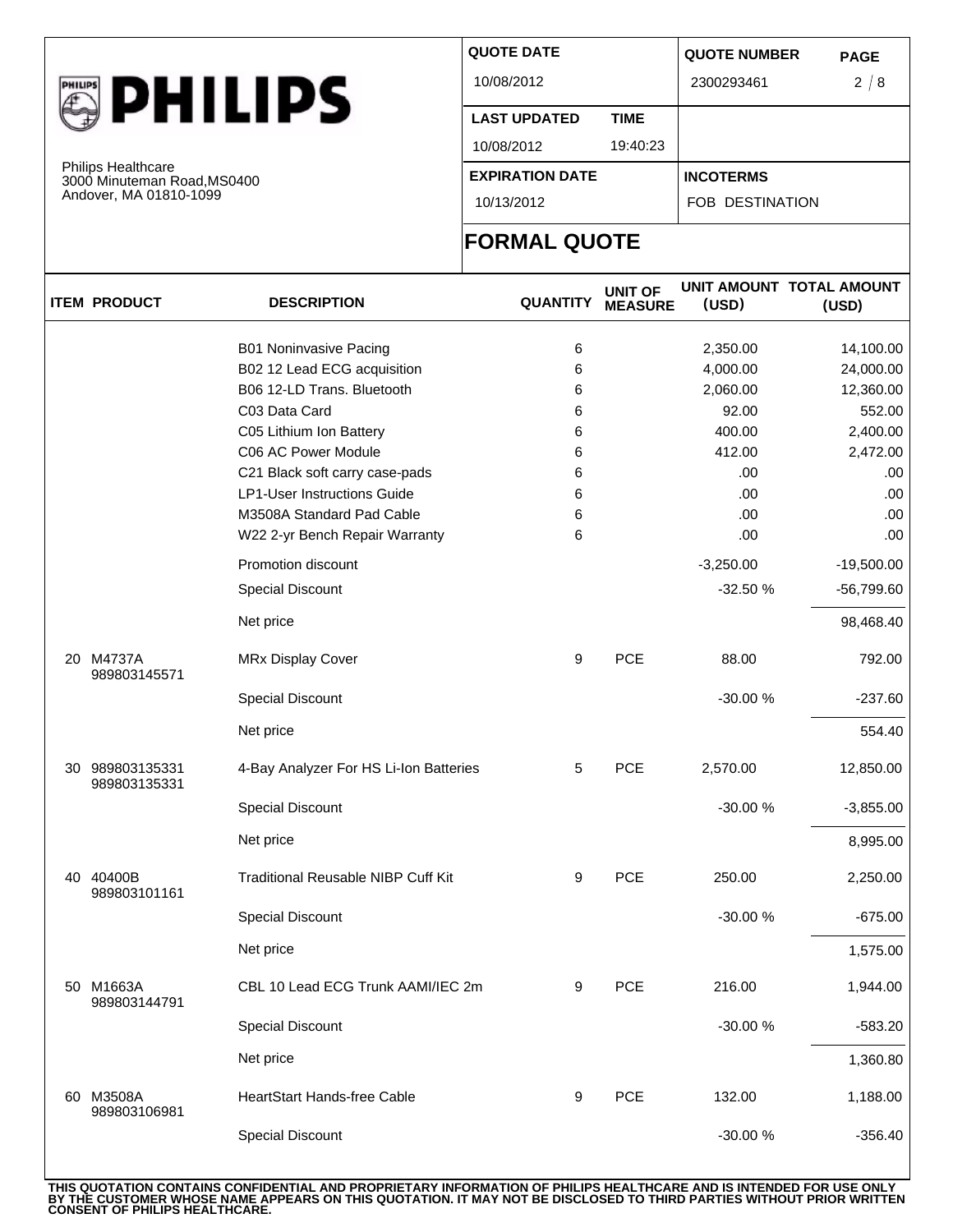

Philips Healthcare 3000 Minuteman Road,MS0400 Andover, MA 01810-1099

| <b>QUOTE DATE</b>      |             | <b>QUOTE NUMBER</b>    | <b>PAGE</b> |
|------------------------|-------------|------------------------|-------------|
| 10/08/2012             |             | 2300293461             | 3/8         |
| <b>LAST UPDATED</b>    | <b>TIME</b> |                        |             |
| 10/08/2012             | 19:40:23    |                        |             |
| <b>EXPIRATION DATE</b> |             | <b>INCOTERMS</b>       |             |
| 10/13/2012             |             | <b>FOB DESTINATION</b> |             |
|                        |             |                        |             |

## **FORMAL QUOTE**

| <b>ITEM PRODUCT</b>              | <b>DESCRIPTION</b>                       | <b>QUANTITY</b> | <b>UNIT OF</b><br><b>MEASURE</b> | (USD)    | UNIT AMOUNT TOTAL AMOUNT<br>(USD) |
|----------------------------------|------------------------------------------|-----------------|----------------------------------|----------|-----------------------------------|
|                                  |                                          |                 |                                  |          |                                   |
|                                  | Net price                                |                 |                                  |          | 831.60                            |
| 70 989803176161<br>989803176161  | CBL 5 Lead, Snap, Shld, AAMI, Limb, Rgd  | 9               | PCE                              | 115.00   | 1,035.00                          |
|                                  | Special Discount                         |                 |                                  | -30.00 % | $-310.50$                         |
|                                  | Net price                                |                 |                                  |          | 724.50                            |
| 80 989803176171<br>989803176171  | CBL 5 Lead, Snap, Shld, AAMI, Chest, Rgd | 9               | PCE                              | 135.00   | 1,215.00                          |
|                                  | Special Discount                         |                 |                                  | -30.00 % | $-364.50$                         |
|                                  | Net price                                |                 |                                  |          | 850.50                            |
| 90 M1920A<br>989803105531        | FilterLine Set Adult/Pedi                | 5               | PCE                              | 304.00   | 1,520.00                          |
|                                  | <b>Special Discount</b>                  |                 |                                  | -30.00 % | $-456.00$                         |
|                                  | Net price                                |                 |                                  |          | 1,064.00                          |
| 100 M3713A<br>989803107781       | <b>HeartStart Adult Plus Pads</b>        | 1               | CAS                              | 290.00   | 290.00                            |
|                                  | Special Discount                         |                 |                                  | -30.00 % | $-87.00$                          |
|                                  | Net price                                |                 |                                  |          | 203.00                            |
| 110 M3717A<br>989803107821       | HeartStart Pediatric Plus Pads           | 2               | CAS                              | 155.00   | 310.00                            |
|                                  | Special Discount                         |                 |                                  | -30.00 % | $-93.00$                          |
|                                  | Net price                                |                 |                                  |          | 217.00                            |
| 120 989803138181<br>989803138181 | MRx Wide Printer Paper                   | $\mathbf{1}$    | CAS                              | 452.00   | 452.00                            |
|                                  | Special Discount                         |                 |                                  | -30.00 % | $-135.60$                         |
|                                  | Net price                                |                 |                                  |          | 316.40                            |
| 130 M1195A<br>989803103261       | SPO2 INFANT SENSOR                       | 12              | PCE                              | 258.00   | 3,096.00                          |
|                                  | Special Discount                         |                 |                                  | -30.00 % | $-928.80$                         |
|                                  | Net price                                |                 |                                  |          | 2,167.20                          |
|                                  |                                          |                 |                                  |          |                                   |

THIS QUOTATION CONTAINS CONFIDENTIAL AND PROPRIETARY INFORMATION OF PHILIPS HEALTHCARE AND IS INTENDED FOR USE ONLY<br>BY THE CUSTOMER WHOSE NAME APPEARS ON THIS QUOTATION. IT MAY NOT BE DISCLOSED TO THIRD PARTIES WITHOUT PRI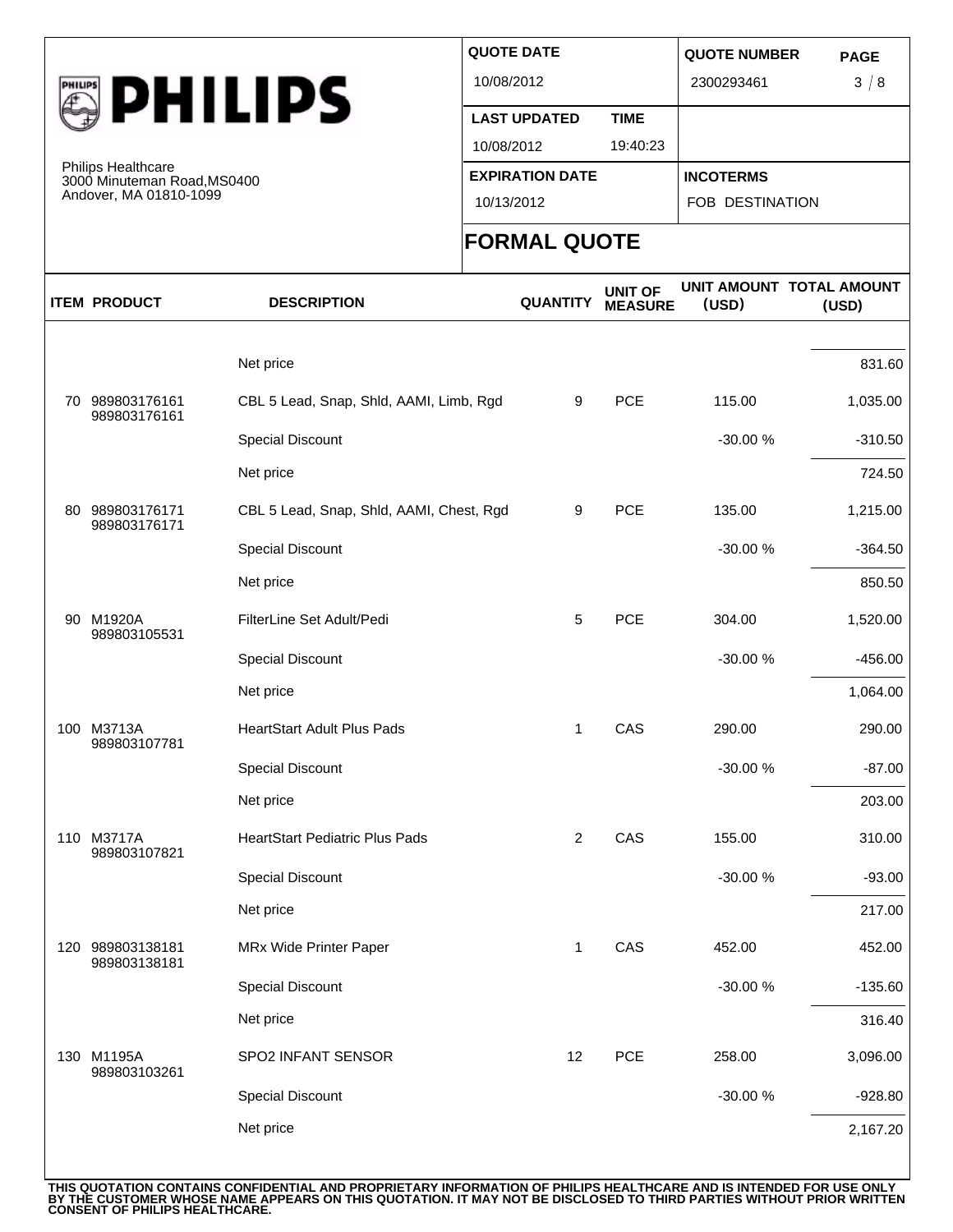

Philips Healthcare 3000 Minuteman Road,MS0400 Andover, MA 01810-1099

| <b>QUOTE DATE</b>      |             | <b>QUOTE NUMBER</b>    | <b>PAGE</b> |
|------------------------|-------------|------------------------|-------------|
| 10/08/2012             |             | 2300293461             | 4/8         |
| <b>LAST UPDATED</b>    | <b>TIME</b> |                        |             |
| 10/08/2012             | 19:40:23    |                        |             |
| <b>EXPIRATION DATE</b> |             | <b>INCOTERMS</b>       |             |
| 10/13/2012             |             | <b>FOB DESTINATION</b> |             |
| <b>FADMAL AUATE</b>    |             |                        |             |

## **FORMAL QUOTE**

|                                                                                                     |                                                                                                                                                                                                                                                                                                                                                                                                                                                                                                                                                                                                  | <b>FORMAL QUOTE</b>               |                                  |           |                                   |
|-----------------------------------------------------------------------------------------------------|--------------------------------------------------------------------------------------------------------------------------------------------------------------------------------------------------------------------------------------------------------------------------------------------------------------------------------------------------------------------------------------------------------------------------------------------------------------------------------------------------------------------------------------------------------------------------------------------------|-----------------------------------|----------------------------------|-----------|-----------------------------------|
| <b>ITEM PRODUCT</b>                                                                                 | <b>DESCRIPTION</b>                                                                                                                                                                                                                                                                                                                                                                                                                                                                                                                                                                               | <b>QUANTITY</b>                   | <b>UNIT OF</b><br><b>MEASURE</b> | (USD)     | UNIT AMOUNT TOTAL AMOUNT<br>(USD) |
| 140 M1191BL                                                                                         | Reusable Adult SpO2 Sensor                                                                                                                                                                                                                                                                                                                                                                                                                                                                                                                                                                       | 9                                 | <b>PCE</b>                       | 270.00    | 2,430.00                          |
| 989803144381                                                                                        |                                                                                                                                                                                                                                                                                                                                                                                                                                                                                                                                                                                                  |                                   |                                  |           |                                   |
|                                                                                                     | Special Discount                                                                                                                                                                                                                                                                                                                                                                                                                                                                                                                                                                                 |                                   |                                  | $-30.00%$ | $-729.00$                         |
|                                                                                                     | Net price                                                                                                                                                                                                                                                                                                                                                                                                                                                                                                                                                                                        |                                   |                                  |           | 1,701.00                          |
| 150 M1599B<br>989803104341                                                                          | Adult Pressure Interconnect Cable 3.0m                                                                                                                                                                                                                                                                                                                                                                                                                                                                                                                                                           | 5                                 | <b>PCE</b>                       | 66.00     | 330.00                            |
|                                                                                                     | Special Discount                                                                                                                                                                                                                                                                                                                                                                                                                                                                                                                                                                                 |                                   |                                  | $-30.00%$ | $-99.00$                          |
|                                                                                                     | Net price                                                                                                                                                                                                                                                                                                                                                                                                                                                                                                                                                                                        |                                   |                                  |           | 231.00                            |
|                                                                                                     |                                                                                                                                                                                                                                                                                                                                                                                                                                                                                                                                                                                                  | <b>Total Quotation List Price</b> |                                  |           | 291,854.00                        |
|                                                                                                     | <b>Less All Applicable Discounts</b>                                                                                                                                                                                                                                                                                                                                                                                                                                                                                                                                                             |                                   |                                  |           | $-127,110.00$                     |
|                                                                                                     |                                                                                                                                                                                                                                                                                                                                                                                                                                                                                                                                                                                                  | <b>Total Quotation Net Price</b>  |                                  |           | 164,744.00                        |
| more information<br>The discount quoted herein is<br>a Special Negotiated Discount of 32.5%. This   | contact Philips Medical Capital @ 866-513-4PMC.                                                                                                                                                                                                                                                                                                                                                                                                                                                                                                                                                  |                                   |                                  |           |                                   |
| offer expires on 10/20/12.<br>a Philips Promotion entitled:<br>To qualify for the special discounts | The products listed herein are part of<br>More is More 2 (Squad 51) - 11156US<br>noted herein, all products within the<br>Promotion configuration must be ordered.<br>No changes and/or substitutions will be<br>allowed. All orders for this promotion must<br>be received on or before 12/28/2012<br>The trade-in allowance quoted herein exceeds Philips' estimate of the<br>fair market value of the units by \$16,500.00. This amount may be<br>considered a price reduction or discount under 42 USC 1001.952(h).<br>If no contract is identified in the previous sentence or the products |                                   |                                  |           |                                   |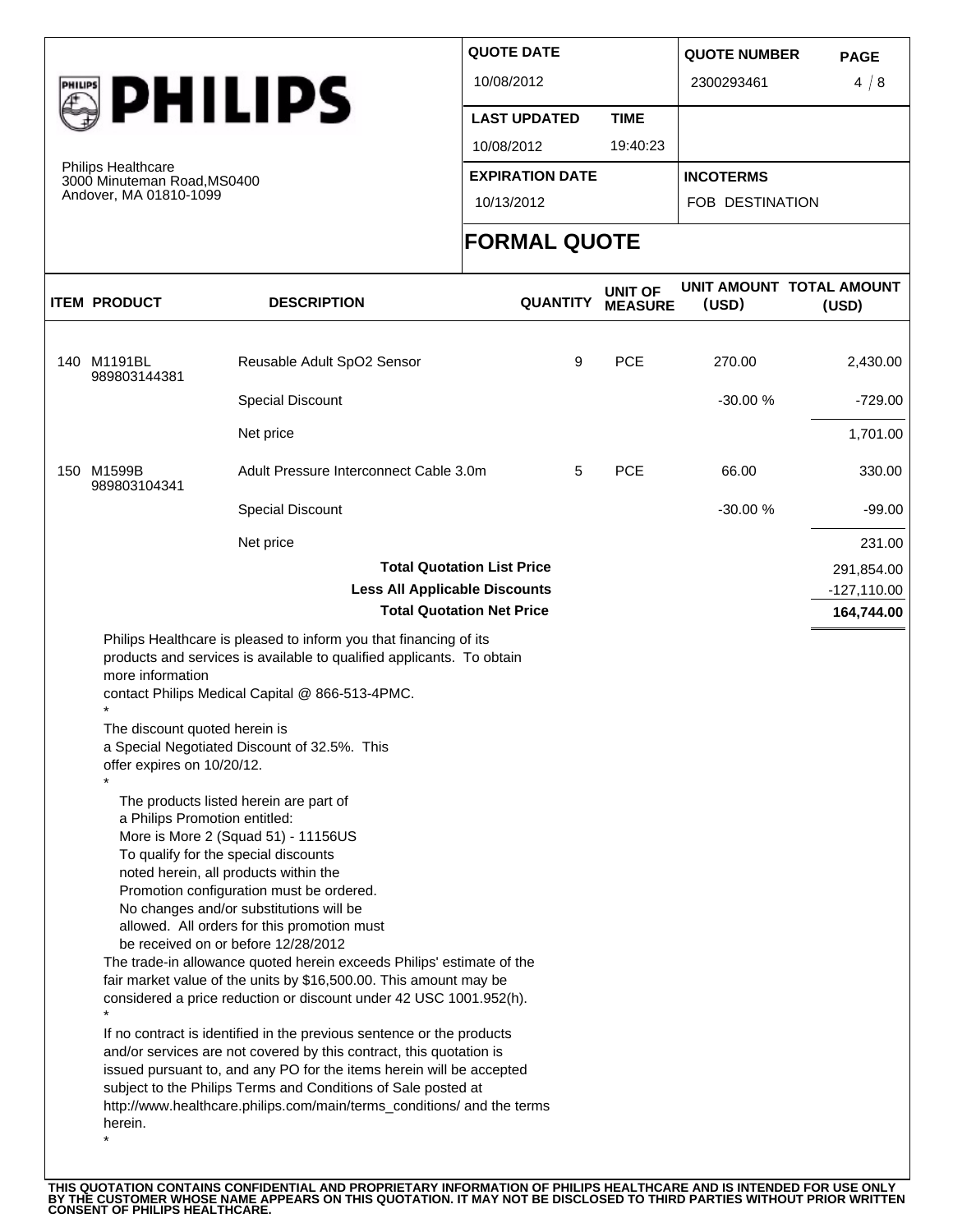|                                                                                                                                                                |                                                                                                                                                                                                                                                                                                                                                                                                                                                                                                                                                                                                                                                                                                                                                                                                                                                                                                                                                                                                                                                                                                             | <b>QUOTE DATE</b>   |                                  | <b>QUOTE NUMBER</b>               | <b>PAGE</b> |
|----------------------------------------------------------------------------------------------------------------------------------------------------------------|-------------------------------------------------------------------------------------------------------------------------------------------------------------------------------------------------------------------------------------------------------------------------------------------------------------------------------------------------------------------------------------------------------------------------------------------------------------------------------------------------------------------------------------------------------------------------------------------------------------------------------------------------------------------------------------------------------------------------------------------------------------------------------------------------------------------------------------------------------------------------------------------------------------------------------------------------------------------------------------------------------------------------------------------------------------------------------------------------------------|---------------------|----------------------------------|-----------------------------------|-------------|
|                                                                                                                                                                |                                                                                                                                                                                                                                                                                                                                                                                                                                                                                                                                                                                                                                                                                                                                                                                                                                                                                                                                                                                                                                                                                                             | 10/08/2012          |                                  | 2300293461                        | 5/8         |
| <b>PHILIPS</b>                                                                                                                                                 |                                                                                                                                                                                                                                                                                                                                                                                                                                                                                                                                                                                                                                                                                                                                                                                                                                                                                                                                                                                                                                                                                                             | <b>LAST UPDATED</b> | <b>TIME</b>                      |                                   |             |
|                                                                                                                                                                | 10/08/2012                                                                                                                                                                                                                                                                                                                                                                                                                                                                                                                                                                                                                                                                                                                                                                                                                                                                                                                                                                                                                                                                                                  | 19:40:23            |                                  |                                   |             |
| <b>Philips Healthcare</b><br>3000 Minuteman Road, MS0400                                                                                                       | <b>EXPIRATION DATE</b>                                                                                                                                                                                                                                                                                                                                                                                                                                                                                                                                                                                                                                                                                                                                                                                                                                                                                                                                                                                                                                                                                      |                     | <b>INCOTERMS</b>                 |                                   |             |
| Andover, MA 01810-1099                                                                                                                                         |                                                                                                                                                                                                                                                                                                                                                                                                                                                                                                                                                                                                                                                                                                                                                                                                                                                                                                                                                                                                                                                                                                             | 10/13/2012          |                                  | FOB DESTINATION                   |             |
|                                                                                                                                                                |                                                                                                                                                                                                                                                                                                                                                                                                                                                                                                                                                                                                                                                                                                                                                                                                                                                                                                                                                                                                                                                                                                             | <b>FORMAL QUOTE</b> |                                  |                                   |             |
| <b>ITEM PRODUCT</b>                                                                                                                                            | <b>DESCRIPTION</b>                                                                                                                                                                                                                                                                                                                                                                                                                                                                                                                                                                                                                                                                                                                                                                                                                                                                                                                                                                                                                                                                                          | <b>QUANTITY</b>     | <b>UNIT OF</b><br><b>MEASURE</b> | UNIT AMOUNT TOTAL AMOUNT<br>(USD) | (USD)       |
| contract is funded through ARRA:<br>$\star$<br>holidays.<br>continuous start to finish manner.<br>from obstruction.<br>the asbestos.<br>the system transition. | This contract is funded in whole or in part through ARRA."<br>All work is scheduled within normal working hours;<br>Monday through Friday, 8 a.m. to 5 p.m. excluding Philips<br>All pricing is based on travel zones 1-3. For travel zones beyond 1-3,<br>consult your Philips sales rep for alternate pricing.<br>It is the customers responsibility to provide Philips with<br>the access necessary to complete the quoted work in a<br>Excessive delays and multiple visits will result in additional charges.<br>All prices are based upon 'adequate access' to work areas that are free<br>If it is determined, during the implementation that asbestos removal is<br>required; Philips will suspend performance until the Customer remediates<br>Philips will work with the customers staff to reduce the downtime during                                                                                                                                                                                                                                                                            |                     |                                  |                                   |             |
|                                                                                                                                                                | Products are for USA end-use only. Taxes, if applicable, are not<br>included unless noted but will be added to the invoice. The Purchase<br>Order must reference the Quote Number and your Purchase Agreement.<br>Please indicate your requested delivery date and your preference, if<br>any, to accept and pay for partial shipments. If this quote includes<br>Value-Added Services, they may be invoiced separately. Additional sold<br>training must be completed within twelve months of<br>delivery/installation. System cabling, if included, is specified at the<br>standard grade unless noted otherwise.<br>This quote specifically excludes Licensing & Permit Fees,<br>Prevailing Wage Compensation and Union Labor.<br>IMPORTANT NOTICE: Health care providers are reminded that if the<br>transactions herein include or involve a loan or a discount (including a<br>rebate or other price reduction), they must fully and accurately report<br>such loan or discount on cost reports or other applicable reports or<br>claims for payment submitted under any federal or state health care |                     |                                  |                                   |             |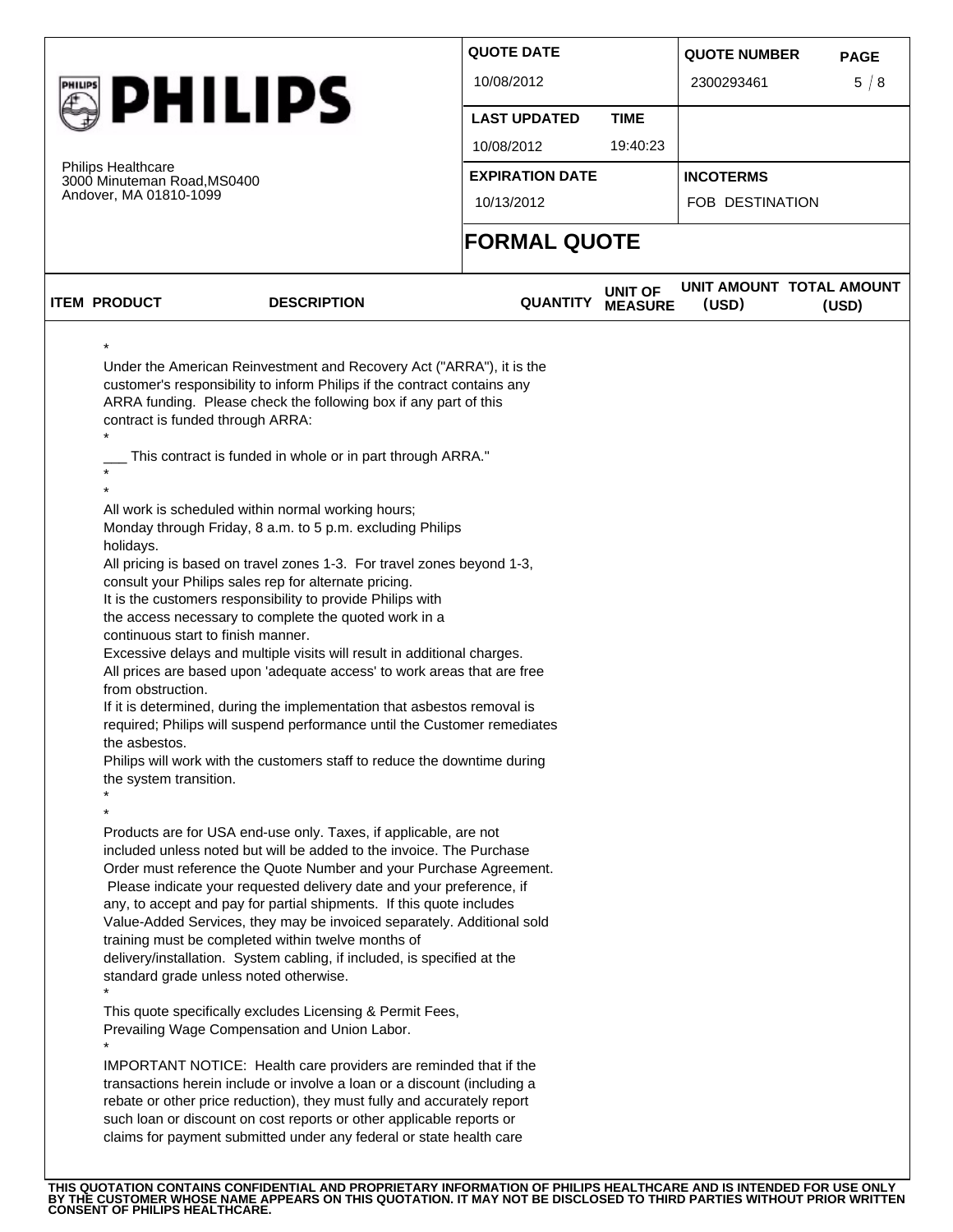|  |                                                          |                                                                                                                                                                                                                                                                                                                                                                                                                                                                                                                                                                                                      | <b>QUOTE DATE</b>      |                                  | <b>QUOTE NUMBER</b>               | <b>PAGE</b> |
|--|----------------------------------------------------------|------------------------------------------------------------------------------------------------------------------------------------------------------------------------------------------------------------------------------------------------------------------------------------------------------------------------------------------------------------------------------------------------------------------------------------------------------------------------------------------------------------------------------------------------------------------------------------------------------|------------------------|----------------------------------|-----------------------------------|-------------|
|  |                                                          | <b>PHILIPS</b>                                                                                                                                                                                                                                                                                                                                                                                                                                                                                                                                                                                       | 10/08/2012             |                                  | 2300293461                        | 6/8         |
|  |                                                          |                                                                                                                                                                                                                                                                                                                                                                                                                                                                                                                                                                                                      | <b>LAST UPDATED</b>    | <b>TIME</b>                      |                                   |             |
|  |                                                          | 10/08/2012                                                                                                                                                                                                                                                                                                                                                                                                                                                                                                                                                                                           | 19:40:23               |                                  |                                   |             |
|  | <b>Philips Healthcare</b><br>3000 Minuteman Road, MS0400 |                                                                                                                                                                                                                                                                                                                                                                                                                                                                                                                                                                                                      | <b>EXPIRATION DATE</b> |                                  | <b>INCOTERMS</b>                  |             |
|  | Andover, MA 01810-1099                                   |                                                                                                                                                                                                                                                                                                                                                                                                                                                                                                                                                                                                      | 10/13/2012             |                                  | FOB DESTINATION                   |             |
|  |                                                          |                                                                                                                                                                                                                                                                                                                                                                                                                                                                                                                                                                                                      | <b>FORMAL QUOTE</b>    |                                  |                                   |             |
|  | <b>ITEM PRODUCT</b>                                      | <b>DESCRIPTION</b>                                                                                                                                                                                                                                                                                                                                                                                                                                                                                                                                                                                   | <b>QUANTITY</b>        | <b>UNIT OF</b><br><b>MEASURE</b> | UNIT AMOUNT TOTAL AMOUNT<br>(USD) | (USD)       |
|  | 1001.952(h).                                             | program, including but not limited to Medicare and Medicaid, such as may<br>be required by state or federal law, including but not limited to 42 CFR                                                                                                                                                                                                                                                                                                                                                                                                                                                 |                        |                                  |                                   |             |
|  | by Philips.                                              | Not binding until accepted in writing by Philips in Andover or invoiced                                                                                                                                                                                                                                                                                                                                                                                                                                                                                                                              |                        |                                  |                                   |             |
|  | accepts.                                                 | Any purchase order or resulting agreement shall be subject to the<br>Philips Terms and Conditions and the following terms which customer                                                                                                                                                                                                                                                                                                                                                                                                                                                             |                        |                                  |                                   |             |
|  |                                                          | For certain agreements, Philips may conduct a qualification inspection<br>to verify that customer is suitably trained, the equipment is in<br>serviceable condition, and all like equipment is covered by a valid<br>Philips warranty or service agreement.                                                                                                                                                                                                                                                                                                                                          |                        |                                  |                                   |             |
|  |                                                          | Any resulting agreement is subject to cancellation by Philips if<br>customer fails to satisfy these conditions during the term.                                                                                                                                                                                                                                                                                                                                                                                                                                                                      |                        |                                  |                                   |             |
|  |                                                          | Biomed Support - a new agreement for Biomeds and clinicians that want<br>unfettered technical and clinical support, direct connection to<br>technical engineers and discounts on parts. This agreement is great for<br>Biomeds that make regular use of Philips technical support and genuine<br>Philips parts, and ensures clinicians have access to clinicians when<br>necessary. It is designed to cover an entire facility, with affordable                                                                                                                                                      |                        |                                  |                                   |             |
|  | pricing and straightforward quoting.                     |                                                                                                                                                                                                                                                                                                                                                                                                                                                                                                                                                                                                      |                        |                                  |                                   |             |
|  | clinician support.                                       | Biomed Alliance - designed for the Philips-trained Biomed department<br>that wants to limit parts and support costs, this agreement provides<br>unlimited parts and technical support for all products covered. If the<br>customer would like Philips field service engineers to back them up with<br>their support efforts, a Second Response option is available to provide<br>an onsite field service engineer for situations where the local biomed<br>team is not able to resolve a problem after attempting repairs and<br>receiving guidance remotely. This agreement also provides access to |                        |                                  |                                   |             |
|  | preventive maintenance.                                  | Bench Repair - provides bench repair services at a Philips repair<br>facility. This service is great for products where software and hardware<br>reliability and compatibility are critical and factory quality repairs<br>ensure that repairs meet current manufacturing standards. A Performance<br>Assurance option is available for products that require annual                                                                                                                                                                                                                                 |                        |                                  |                                   |             |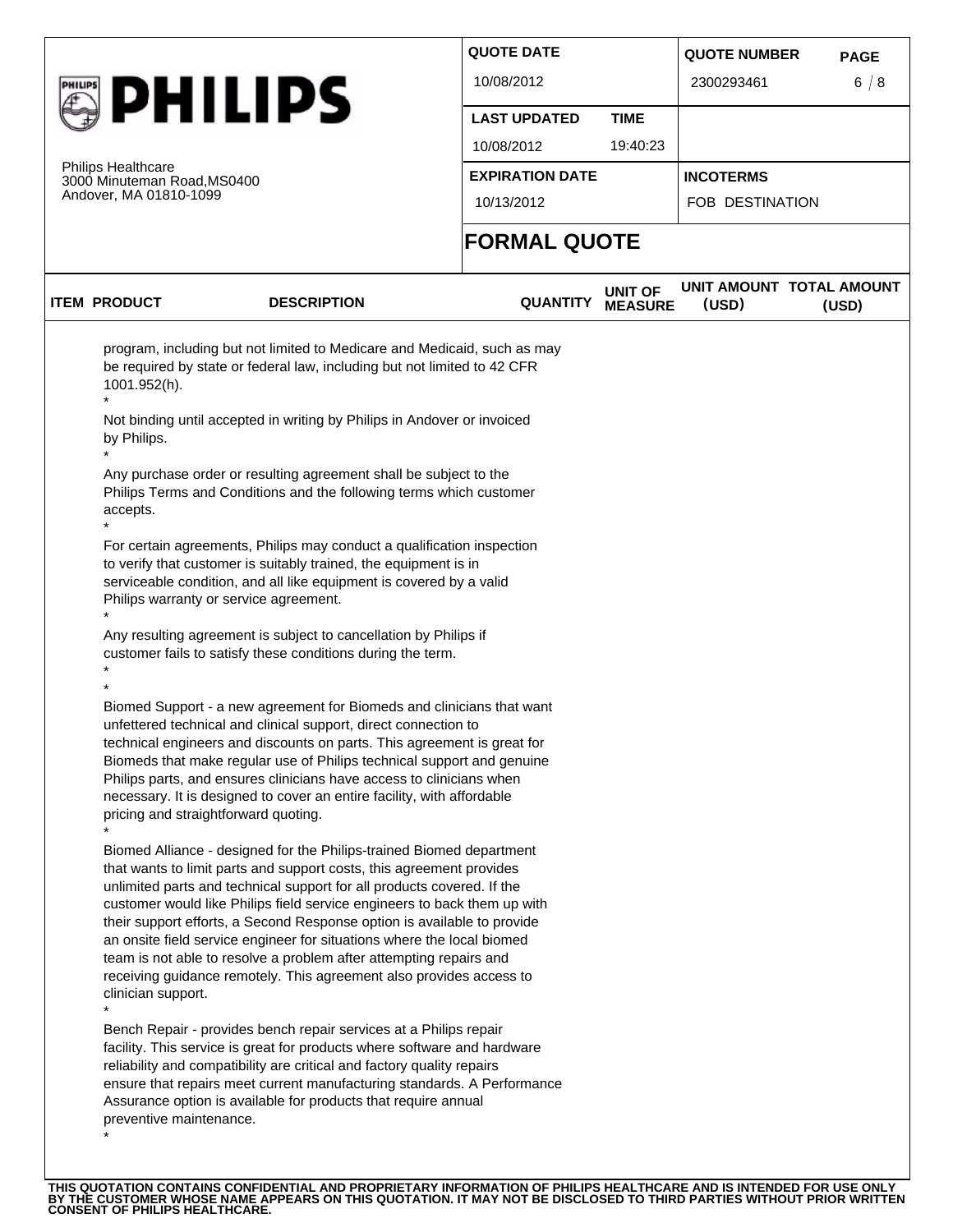|                                                                                                                   |                                                                                                                                                                                                                                                                                                                                                                                                                                                                                                                                                                                                                                                                                                                                                                                                                                                                                                                                                                                                                                                                                                                                                                                                                                                                                                                                                                                                                                                                                                                                                                                                                                                                                                                                   |                     |                                  | <b>QUOTE NUMBER</b>               | <b>PAGE</b> |  |
|-------------------------------------------------------------------------------------------------------------------|-----------------------------------------------------------------------------------------------------------------------------------------------------------------------------------------------------------------------------------------------------------------------------------------------------------------------------------------------------------------------------------------------------------------------------------------------------------------------------------------------------------------------------------------------------------------------------------------------------------------------------------------------------------------------------------------------------------------------------------------------------------------------------------------------------------------------------------------------------------------------------------------------------------------------------------------------------------------------------------------------------------------------------------------------------------------------------------------------------------------------------------------------------------------------------------------------------------------------------------------------------------------------------------------------------------------------------------------------------------------------------------------------------------------------------------------------------------------------------------------------------------------------------------------------------------------------------------------------------------------------------------------------------------------------------------------------------------------------------------|---------------------|----------------------------------|-----------------------------------|-------------|--|
|                                                                                                                   |                                                                                                                                                                                                                                                                                                                                                                                                                                                                                                                                                                                                                                                                                                                                                                                                                                                                                                                                                                                                                                                                                                                                                                                                                                                                                                                                                                                                                                                                                                                                                                                                                                                                                                                                   | 10/08/2012          |                                  | 2300293461                        | 7/8         |  |
|                                                                                                                   | <b>PHILIPS</b>                                                                                                                                                                                                                                                                                                                                                                                                                                                                                                                                                                                                                                                                                                                                                                                                                                                                                                                                                                                                                                                                                                                                                                                                                                                                                                                                                                                                                                                                                                                                                                                                                                                                                                                    | <b>LAST UPDATED</b> | <b>TIME</b>                      |                                   |             |  |
|                                                                                                                   |                                                                                                                                                                                                                                                                                                                                                                                                                                                                                                                                                                                                                                                                                                                                                                                                                                                                                                                                                                                                                                                                                                                                                                                                                                                                                                                                                                                                                                                                                                                                                                                                                                                                                                                                   | 10/08/2012          | 19:40:23                         |                                   |             |  |
| <b>Philips Healthcare</b>                                                                                         | 3000 Minuteman Road, MS0400                                                                                                                                                                                                                                                                                                                                                                                                                                                                                                                                                                                                                                                                                                                                                                                                                                                                                                                                                                                                                                                                                                                                                                                                                                                                                                                                                                                                                                                                                                                                                                                                                                                                                                       |                     | <b>EXPIRATION DATE</b>           | <b>INCOTERMS</b>                  |             |  |
| Andover, MA 01810-1099                                                                                            |                                                                                                                                                                                                                                                                                                                                                                                                                                                                                                                                                                                                                                                                                                                                                                                                                                                                                                                                                                                                                                                                                                                                                                                                                                                                                                                                                                                                                                                                                                                                                                                                                                                                                                                                   | 10/13/2012          |                                  | FOB DESTINATION                   |             |  |
|                                                                                                                   |                                                                                                                                                                                                                                                                                                                                                                                                                                                                                                                                                                                                                                                                                                                                                                                                                                                                                                                                                                                                                                                                                                                                                                                                                                                                                                                                                                                                                                                                                                                                                                                                                                                                                                                                   | <b>FORMAL QUOTE</b> |                                  |                                   |             |  |
| <b>ITEM PRODUCT</b>                                                                                               | <b>DESCRIPTION</b>                                                                                                                                                                                                                                                                                                                                                                                                                                                                                                                                                                                                                                                                                                                                                                                                                                                                                                                                                                                                                                                                                                                                                                                                                                                                                                                                                                                                                                                                                                                                                                                                                                                                                                                | <b>QUANTITY</b>     | <b>UNIT OF</b><br><b>MEASURE</b> | UNIT AMOUNT TOTAL AMOUNT<br>(USD) | (USD)       |  |
| diagnostic tools and processes.<br>Legacy Agreement Types<br>upgrade discounts.<br>subscription.<br>subscription. | where time is critical and spare units are not available.<br>Comprehensive Onsite - With Comprehensive Onsite, Philips provides<br>onsite support for covered equipment. This agreement is good for<br>products and for care areas where technical expertise is critical and<br>hands on Philips engineers will support the clinical and technical needs<br>of the department. A Performance Assurance option is available for<br>products that require annual preventive maintenance. This agreement also<br>provides access to remote clinician support.<br>Software Maintenance Agreement - The software maintenance agreement<br>includes Philips highest levels of remote support and includes software<br>upgrades and remote clinician support. PTU Standard and PTU Basic are<br>still key components of these agreements, with PTU Standard providing<br>all installations and PTU Basic providing up to 2 installations over 5<br>years. Remote support includes new Remote Access services that enable<br>Philips technical engineers to maximize system uptime through remote<br>If the customer would like Philips field service engineers to back them<br>up with their support efforts, a Second Response option is available to<br>provide an onsite field service engineer for situations where the local<br>biomed team in cooperation with Philips remote services is not able to<br>resolve a problem in time to meet service level commitments.<br>Gold Service - On-site maintenance and repair 8-5, M-F; Clinical Ed and<br>Silver Service - On-site repair 8-5, M-F.<br>First Response - On-site repair with biomed screening, InCenter<br>Co-op Response - Backup on-site repair only 8-5, M-F, InCenter |                     |                                  |                                   |             |  |